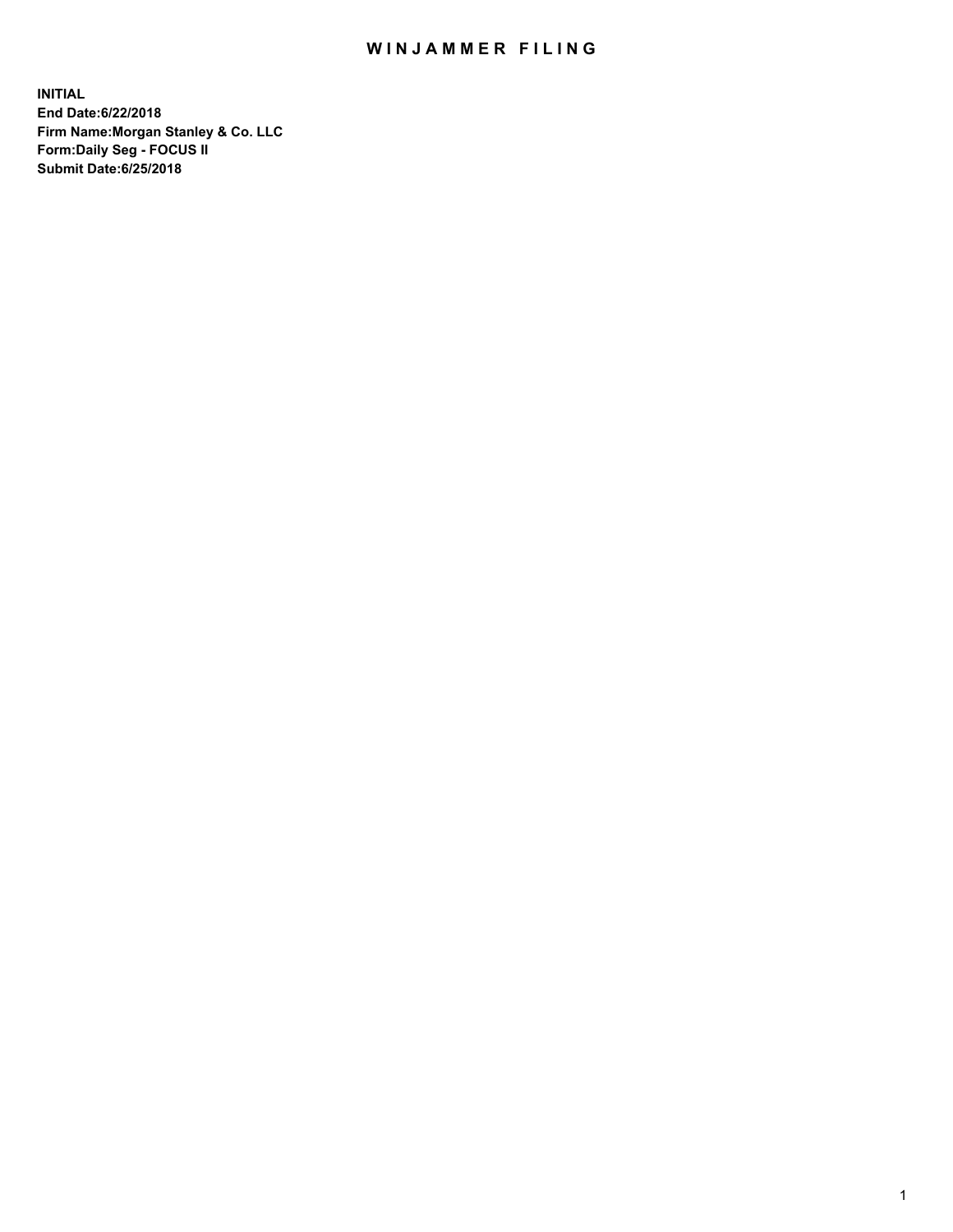**INITIAL End Date:6/22/2018 Firm Name:Morgan Stanley & Co. LLC Form:Daily Seg - FOCUS II Submit Date:6/25/2018 Daily Segregation - Cover Page**

| Name of Company                                                                                                                                                                                                                                                                                                                | Morgan Stanley & Co. LLC                               |
|--------------------------------------------------------------------------------------------------------------------------------------------------------------------------------------------------------------------------------------------------------------------------------------------------------------------------------|--------------------------------------------------------|
| <b>Contact Name</b>                                                                                                                                                                                                                                                                                                            | <b>Ikram Shah</b>                                      |
| <b>Contact Phone Number</b>                                                                                                                                                                                                                                                                                                    | 212-276-0963                                           |
| <b>Contact Email Address</b>                                                                                                                                                                                                                                                                                                   | lkram.shah@morganstanley.com                           |
| FCM's Customer Segregated Funds Residual Interest Target (choose one):<br>a. Minimum dollar amount: ; or<br>b. Minimum percentage of customer segregated funds required:% ; or<br>c. Dollar amount range between: and; or<br>d. Percentage range of customer segregated funds required between:% and%.                         | 280,000,000<br><u>0</u><br><u>0 0</u><br>0 Q           |
| FCM's Customer Secured Amount Funds Residual Interest Target (choose one):<br>a. Minimum dollar amount: ; or<br>b. Minimum percentage of customer secured funds required:%; or<br>c. Dollar amount range between: and; or<br>d. Percentage range of customer secured funds required between:% and%.                            | 140,000,000<br><u>0</u><br><u>00</u><br>0 <sub>0</sub> |
| FCM's Cleared Swaps Customer Collateral Residual Interest Target (choose one):<br>a. Minimum dollar amount: ; or<br>b. Minimum percentage of cleared swaps customer collateral required:% ; or<br>c. Dollar amount range between: and; or<br>d. Percentage range of cleared swaps customer collateral required between:% and%. | 92,000,000<br><u>0</u><br><u>00</u><br>0 <sup>0</sup>  |

Attach supporting documents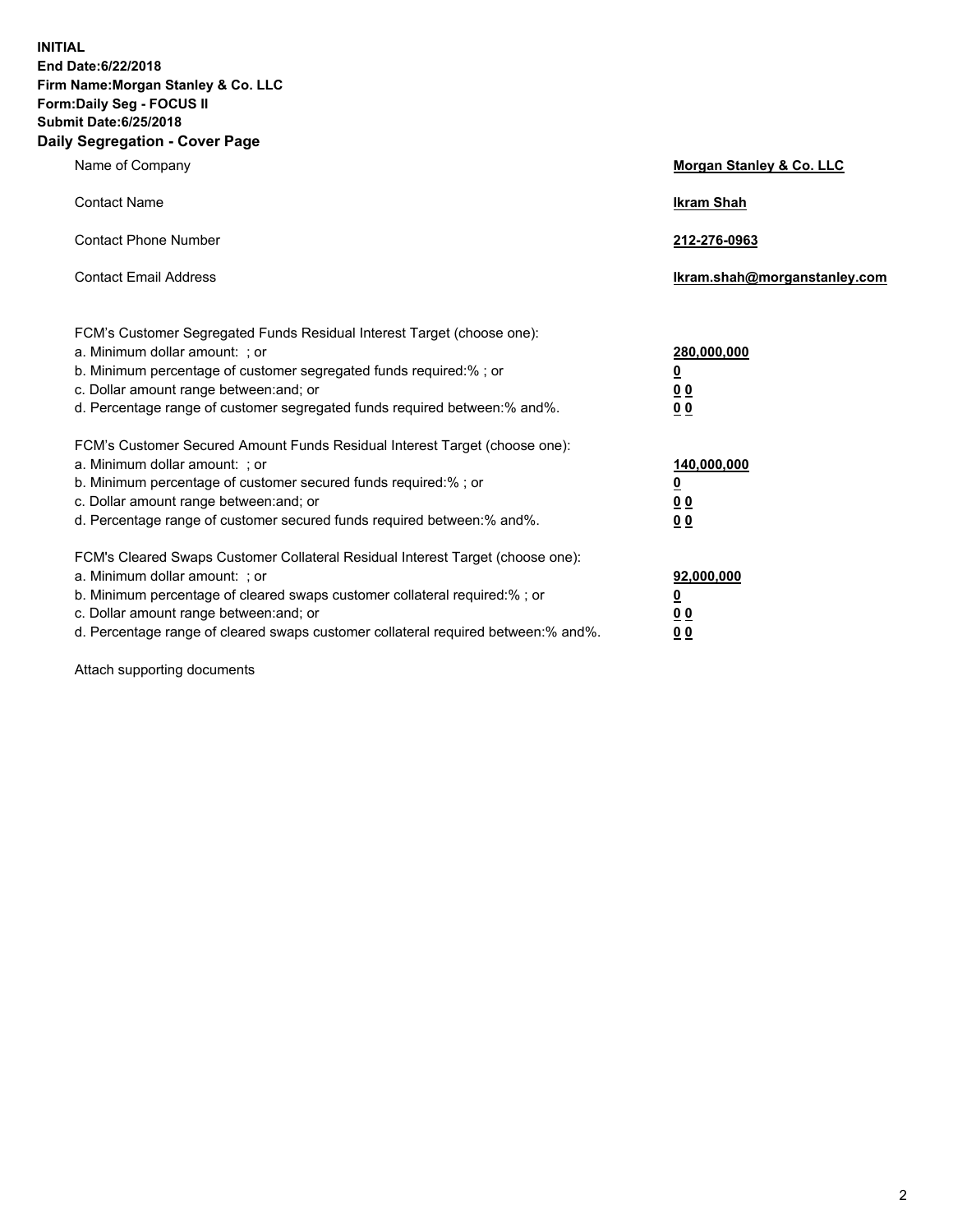## **INITIAL End Date:6/22/2018 Firm Name:Morgan Stanley & Co. LLC Form:Daily Seg - FOCUS II Submit Date:6/25/2018 Daily Segregation - Secured Amounts**

Foreign Futures and Foreign Options Secured Amounts Amount required to be set aside pursuant to law, rule or regulation of a foreign government or a rule of a self-regulatory organization authorized thereunder **0** [7305] 1. Net ledger balance - Foreign Futures and Foreign Option Trading - All Customers A. Cash **3,424,876,588** [7315] B. Securities (at market) **2,037,998,381** [7317] 2. Net unrealized profit (loss) in open futures contracts traded on a foreign board of trade **-178,882,125** [7325] 3. Exchange traded options a. Market value of open option contracts purchased on a foreign board of trade **33,680,880** [7335] b. Market value of open contracts granted (sold) on a foreign board of trade **-25,796,365** [7337] 4. Net equity (deficit) (add lines 1. 2. and 3.) **5,291,877,359** [7345] 5. Account liquidating to a deficit and account with a debit balances - gross amount **46,985,159** [7351] Less: amount offset by customer owned securities **-46,077,017** [7352] **908,142** [7354] 6. Amount required to be set aside as the secured amount - Net Liquidating Equity Method (add lines 4 and 5) **5,292,785,501** [7355] 7. Greater of amount required to be set aside pursuant to foreign jurisdiction (above) or line 6. **5,292,785,501** [7360] FUNDS DEPOSITED IN SEPARATE REGULATION 30.7 ACCOUNTS 1. Cash in banks A. Banks located in the United States **739,131,991** [7500] B. Other banks qualified under Regulation 30.7 **652,261,286** [7520] **1,391,393,277** [7530] 2. Securities A. In safekeeping with banks located in the United States **24,582,947** [7540] B. In safekeeping with other banks qualified under Regulation 30.7 **0** [7560] **24,582,947** [7570] 3. Equities with registered futures commission merchants A. Cash **5,946,621** [7580] B. Securities **0** [7590] C. Unrealized gain (loss) on open futures contracts **18,270** [7600] D. Value of long option contracts **0** [7610] E. Value of short option contracts **0** [7615] **5,964,891** [7620] 4. Amounts held by clearing organizations of foreign boards of trade A. Cash **0** [7640] B. Securities **0** [7650] C. Amount due to (from) clearing organization - daily variation **0** [7660] D. Value of long option contracts **0** [7670] E. Value of short option contracts **0** [7675] **0** [7680] 5. Amounts held by members of foreign boards of trade A. Cash **2,218,273,472** [7700] B. Securities **2,013,415,434** [7710] C. Unrealized gain (loss) on open futures contracts **-178,900,394** [7720] D. Value of long option contracts **33,680,880** [7730] E. Value of short option contracts **-25,796,365** [7735] **4,060,673,027** [7740] 6. Amounts with other depositories designated by a foreign board of trade **0** [7760] 7. Segregated funds on hand **0** [7765] 8. Total funds in separate section 30.7 accounts **5,482,614,142** [7770] 9. Excess (deficiency) Set Aside for Secured Amount (subtract line 7 Secured Statement Page 1 from Line 8) **189,828,641** [7380]

- 10. Management Target Amount for Excess funds in separate section 30.7 accounts **140,000,000** [7780]
- 11. Excess (deficiency) funds in separate 30.7 accounts over (under) Management Target **49,828,641** [7785]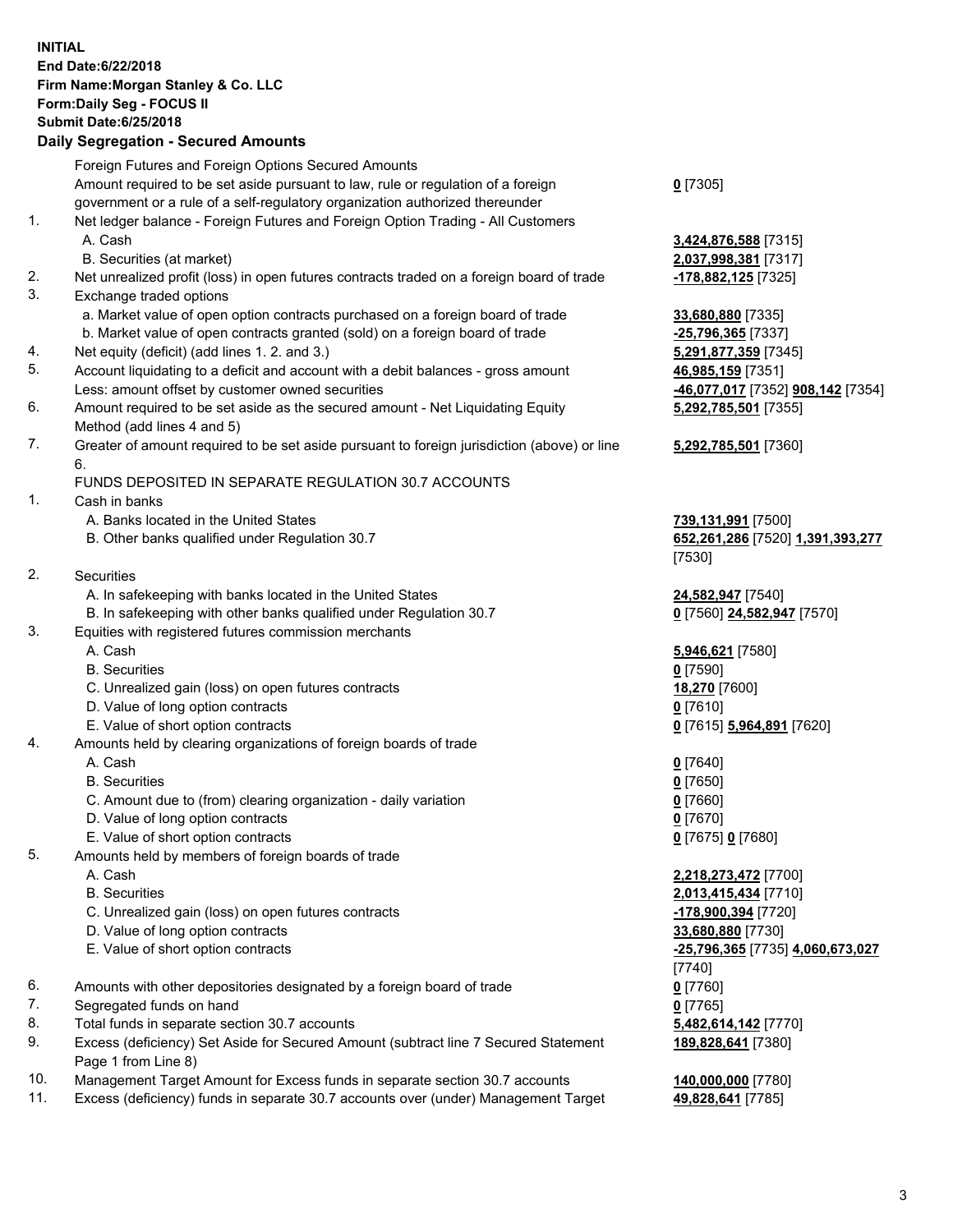**INITIAL End Date:6/22/2018 Firm Name:Morgan Stanley & Co. LLC Form:Daily Seg - FOCUS II Submit Date:6/25/2018 Daily Segregation - Segregation Statement** SEGREGATION REQUIREMENTS(Section 4d(2) of the CEAct) 1. Net ledger balance A. Cash **11,225,266,765** [7010] B. Securities (at market) **5,526,518,693** [7020] 2. Net unrealized profit (loss) in open futures contracts traded on a contract market **-254,020,505** [7030] 3. Exchange traded options A. Add market value of open option contracts purchased on a contract market **366,410,036** [7032] B. Deduct market value of open option contracts granted (sold) on a contract market **-502,524,032** [7033] 4. Net equity (deficit) (add lines 1, 2 and 3) **16,361,650,957** [7040] 5. Accounts liquidating to a deficit and accounts with debit balances - gross amount **202,812,559** [7045] Less: amount offset by customer securities **-201,968,609** [7047] **843,950** [7050] 6. Amount required to be segregated (add lines 4 and 5) **16,362,494,907** [7060] FUNDS IN SEGREGATED ACCOUNTS 7. Deposited in segregated funds bank accounts A. Cash **5,458,814,780** [7070] B. Securities representing investments of customers' funds (at market) **0** [7080] C. Securities held for particular customers or option customers in lieu of cash (at market) **580,419,670** [7090] 8. Margins on deposit with derivatives clearing organizations of contract markets A. Cash **5,782,875,046** [7100] B. Securities representing investments of customers' funds (at market) **0** [7110] C. Securities held for particular customers or option customers in lieu of cash (at market) **4,946,099,023** [7120] 9. Net settlement from (to) derivatives clearing organizations of contract markets **50,419,618** [7130] 10. Exchange traded options A. Value of open long option contracts **366,410,036** [7132] B. Value of open short option contracts **-502,524,032** [7133] 11. Net equities with other FCMs A. Net liquidating equity **11,311,173** [7140] B. Securities representing investments of customers' funds (at market) **0** [7160] C. Securities held for particular customers or option customers in lieu of cash (at market) **0** [7170] 12. Segregated funds on hand **0** [7150] 13. Total amount in segregation (add lines 7 through 12) **16,693,825,314** [7180] 14. Excess (deficiency) funds in segregation (subtract line 6 from line 13) **331,330,407** [7190] 15. Management Target Amount for Excess funds in segregation **280,000,000** [7194] 16. Excess (deficiency) funds in segregation over (under) Management Target Amount **51,330,407** [7198]

Excess